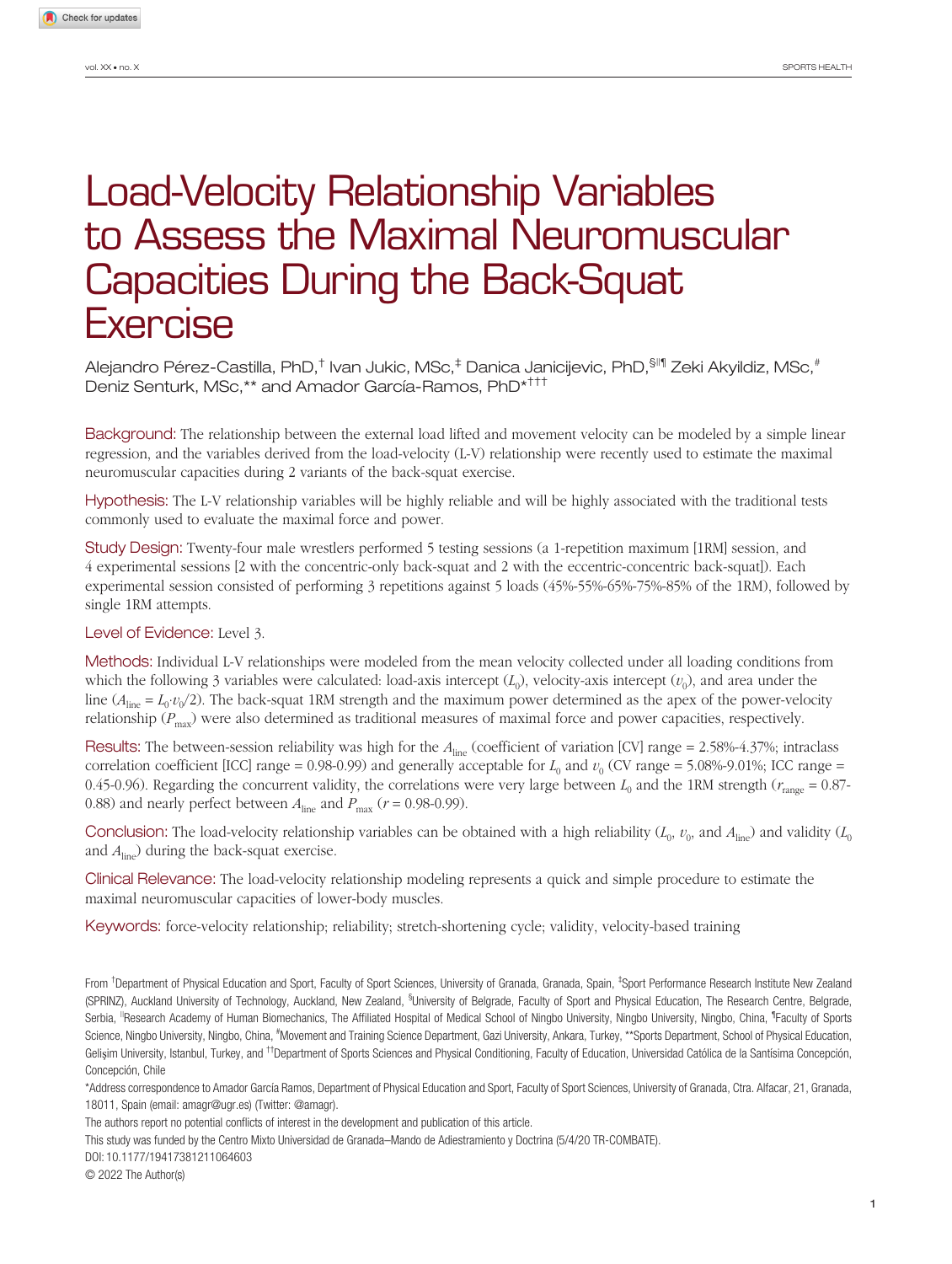**A**<br> **A**<br> **A**<br> **EXECUTE:** Frequently constitute a part of many testing<br>
batteries.<sup>8,29</sup> Maximal strength is typically defined as frequently constitute a part of many testing the maximum load that can be lifted only once with proper technique (ie, the 1-repetition maximum  $[1RM]$ ).<sup>19</sup> In addition, maximal velocity capacity is commonly assessed by recording the velocity at which a very light external load is lifted.<sup>24</sup> Finally, maximal power capacity is determined by manipulating the external load until identifying the load that maximizes the power output (power = force  $\times$  velocity).<sup>1</sup> More recently, the force-velocity (F-V) relationship has been used to estimate the mechanical capacities of the muscles to produce maximal levels of force (force-axis intercept; *F*0), velocity (velocity-axis intercept;  $v_0$ ), and power ( $P_{\text{max}} = F_0 \cdot v_0/4$ ). However, there is no consensus regarding the reliability<sup>2,3,5,11</sup> and concurrent validity<sup>2,3</sup> of these F-V relationship parameters. One of the main challenges in exercises performed against gravity (eg, squat or bench press) is to obtain accurate measurements of  $v_0$  because of the large extrapolation needed from the experimental points to the velocity-axis.<sup>6</sup> This problem could be minimized by modeling the load-velocity (L-V) relationship (external load lifted expressed in kg vs lifting velocity) instead of the F-V relationship (force production expressed in N vs lifting velocity). Therefore, it seems important to explore the potential use of the variables derived from the L-V relationship as a substitute for standard tests commonly used to evaluate maximal neuromuscular capacities.

The relationship between the external load lifted and movement velocity can be modeled by a simple linear regression that yields the slope of the L-V relationship, the load-axis intercept (ie, load at zero velocity;  $L_0$ ), and  $v_0$  (ie, velocity at zero load).<sup>12,15</sup> The changes in these  $\beta$  variables have been recently used to compare the effects of 2 resistance training programs differing in the set configuration on neuromuscular performance.<sup>12</sup> However, in the scientific literature, a more often used procedure to evaluate changes in neuromuscular performance before and after a training intervention consists of comparing the velocity achieved with the same absolute loads $^{21,24}$  or the average velocity attained with light (eg, >1.0 m·s<sup>-1</sup>) and heavy (eg, <1.0 m·s<sup>-1</sup>) loads.<sup>21</sup> In this regard, the assessment of  $L_0$  and  $v_0$  through the L-V relationship could provide a simpler, less arbitrary, and more comprehensive indicator of the individual's capacity to apply force at low and high velocities, respectively. A third variable that can be derived from the combination of  $L_0$  and  $v_0$  is the area under the line of the L-V relationship ( $A_{\text{line}} = L_0 \cdot v_0/2$ ). Since  $A_{\text{line}}$  essentially represents a combination of  $L_0$  and  $v_0$ , it is plausible that this variable could serve as an indicator of the maximal power capacity of an individual. However, to our knowledge, no study has examined the feasibility of the variables derived from the L-V relationship  $(L_0, v_0, \text{ and } A_{\text{line}})$  as indicators of the maximal capacities of an individual to produce force, velocity, and power.

To address the existing gaps in the literature, the first aim of this study was to evaluate the between-session reliability of the variables derived from the L-V relationship  $(L_0, v_0, \text{ and } A_{\text{line}})$ during the concentric-only and eccentric-concentric back-squat variants. The second aim of the study was to explore the concurrent validity of  $L_0$  and  $A_{\text{line}}$  with regard to traditional tests commonly used to evaluate the maximal capacities of the muscles to produce force and power, respectively. Therefore, we hypothesized that the L-V relationship variables will be highly reliable and that they would be highly associated with the traditional tests commonly used to evaluate the maximal mechanical capacities of the muscles to produce force and power.

# **METHOD**

#### **Participants**

Twenty-four male wrestlers volunteered to participate in this study (age = 19.1  $\pm$  3.4 years, body height = 1.72  $\pm$  0.06 m; body mass = 74.1  $\pm$  11.9 kg; back-squat 1RM = 132.3  $\pm$  21.3 kg). All wrestlers were competing at the national level and were regularly performing the back-squat exercise in their training programs  $(4.8 \pm 2.5 \text{ years})$ . Participants were not allowed to perform any strenuous physical activity during the 24 hours preceding each testing session. Before commencement of the study, participants were informed about the study procedures, and they or their legal guardians (for participants <18 years) gave written consent to participate in the study. The study protocol adhered to the tenets of the Declaration of Helsinki and was approved by the institutional review board (IRB approval: 687/CEIH/2018).

#### Study Design

A repeated-measures design was used to explore the betweensession reliability and concurrent validity of the L-V relationship variables  $(L_0, v_0, \text{ and } A_{\text{line}})$  during 2 variants of the back-squat exercise. After a preliminary 1RM testing session, participants undertook 4 experimental sessions over 2 consecutive weeks. In a counterbalanced order, participants performed 2 consecutive sessions using the concentric-only back-squat variant, and then 2 sessions using the eccentric-concentric back-squat variant (Figure 1). Consecutive testing sessions were separated by at least 48 hours of rest. For each back-squat variant, the data from both sessions were used to address the first objective (betweensession reliability), but only the data from the first session were used to address the second objective (concurrent validity). All testing sessions were performed in a Smith machine (Technogym) and were conducted at the same time of day for each participant (±1 hour) and under similar environmental conditions (~22°C and ~60% humidity).

## **Procedures**

In a preliminary session, participants' body height and body mass (Seca model 654, Seca) were measured. Thereafter, they performed a standardized warm-up, which consisted of running on a treadmill for 10 minutes at 6.5 km·h−1, dynamic stretching, and 1 set of 5 repetitions with an external load of 17 kg (mass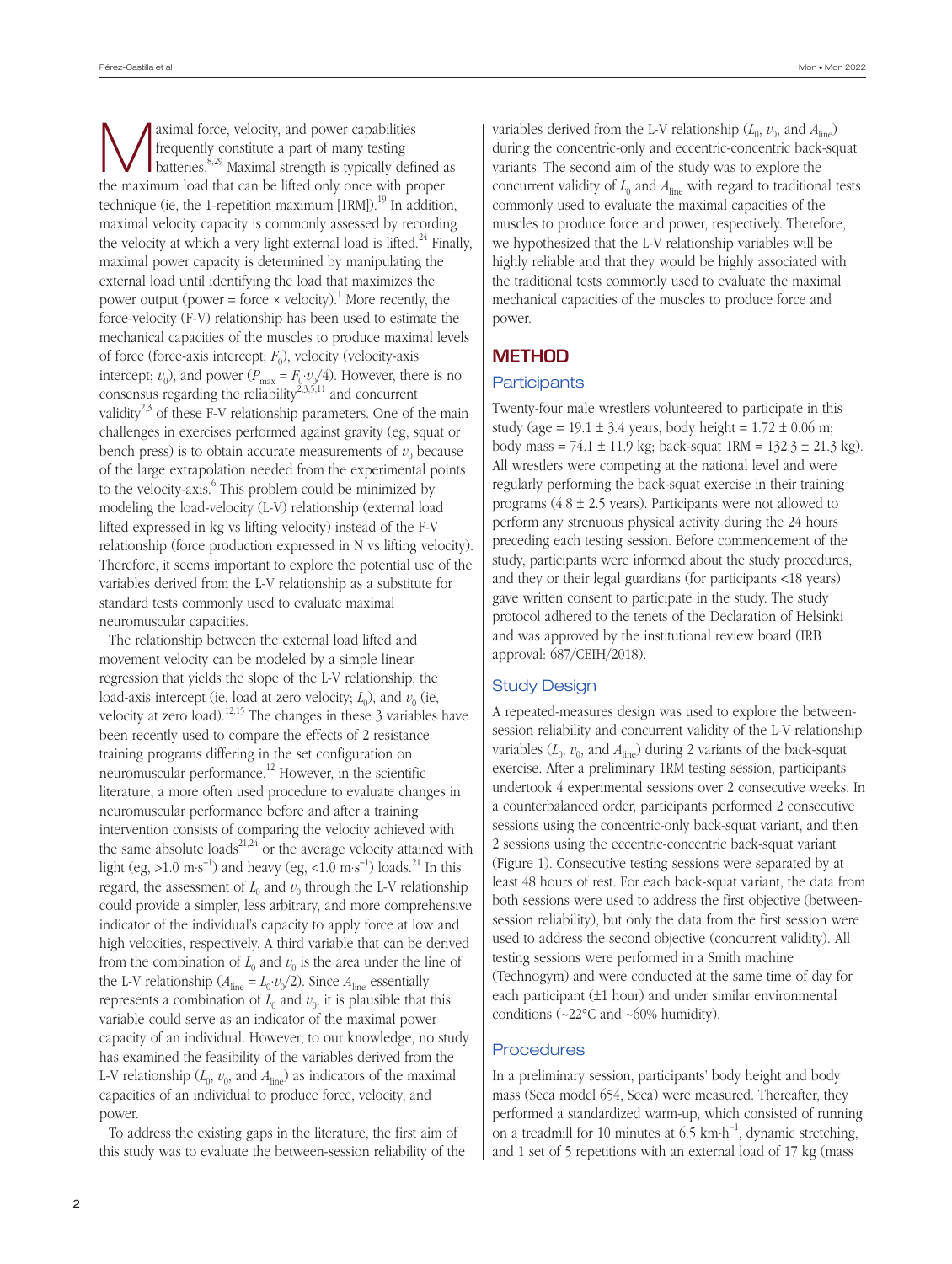

Figure 1. Overview of the experimental design. 1RM, 1-repetition maximum.

of the unloaded Smith machine barbell). Afterward, the 1RM testing protocol (3-5 repetitions at ~50%-80% of perceived 1RM, followed by 2-5 single 1RM attempts) was performed to determine participants' baseline 1RM in the concentric-only back-squat variant. Three minutes of rest was given between sets and 1RM attempts. The baseline 1RM was determined so that more accurate relative intensities from 1RM could be lifted in the experimental sessions.

Each experimental session started with the same warm-up described earlier. After a brief rest, participants performed an incremental loading test until reaching the 1RM during the back-squat exercise using either the concentric-only or eccentric-concentric variants. The incremental loading test consisted of performing 3 repetitions against 5 relative loads (45%, 55%, 65%, 75%, and 85% on the baseline 1RM determined in the preliminary session), followed by 1 to 3 1RM attempts. The load increment during 1RM attempts was decided based on mutual consensus between the participant and the experienced researcher. Interrepetition rest was set at 10 seconds and interset rest was fixed at 3 minutes for submaximal loads and 5 minutes for 1RM attempts. Velocity feedback was verbally provided immediately after completing each repetition to encourage participants to perform all repetitions at maximal intended velocity. Two spotters were standing on each side of the barbell to ensure safety. The specific characteristics of the 2 back-squat variants are provided next.

#### Concentric-Only Back-Squat Variant

Participants initiated the movement from a fully extended position with the feet shoulder-width apart and the barbell held across the back at the level of the acromion ("high-bar position"). From this position, they were instructed to descend

in a continuous manner until reaching 90° of knee flexion, hold this position for  $\sim$ 2 seconds, and then return to the initial position as fast as possible. The squat depth was individually controlled using an elastic cord positioned under participants' hips. Participants were also instructed to keep constant downward pressure on the barbell throughout the whole movement, and they were not allowed to jump off the ground.

#### Eccentric-Concentric Back-Squat Variant

The execution technique was identical to the concentric-only back-squat variant except that participants initiated the lifting phase immediately after reaching 90° of knee flexion (ie, there was no pause between the lowering and lifting phases).

#### Data Acquisition and Analysis

A validated linear position transducer (GymAware PowerTool, Kinetic Performance Technologies) was used to record the mean values of velocity and power of all repetitions.<sup>31</sup> The tether of the linear position transducer was attached to the barbell using a Velcro strap. Velocity and acceleration data were calculated from the first and second derivatives of the change in barbell position with regard to time, while force data were calculated by multiplying the external load lifted by the total acceleration (gravity + acceleration of the barbell). Finally, power was computed as the product of force and velocity. Data obtained from the device were transmitted via Bluetooth to a tablet (iPad, Apple Inc) using the GymAware v2.8 app, and to the online cloud before being exported to Microsoft Excel (Microsoft Corporation) and prepared for further analysis.

The L-V and power-velocity (P-V) relationships were calculated from the individual values of velocity and power collected under all loading conditions. A least-square linear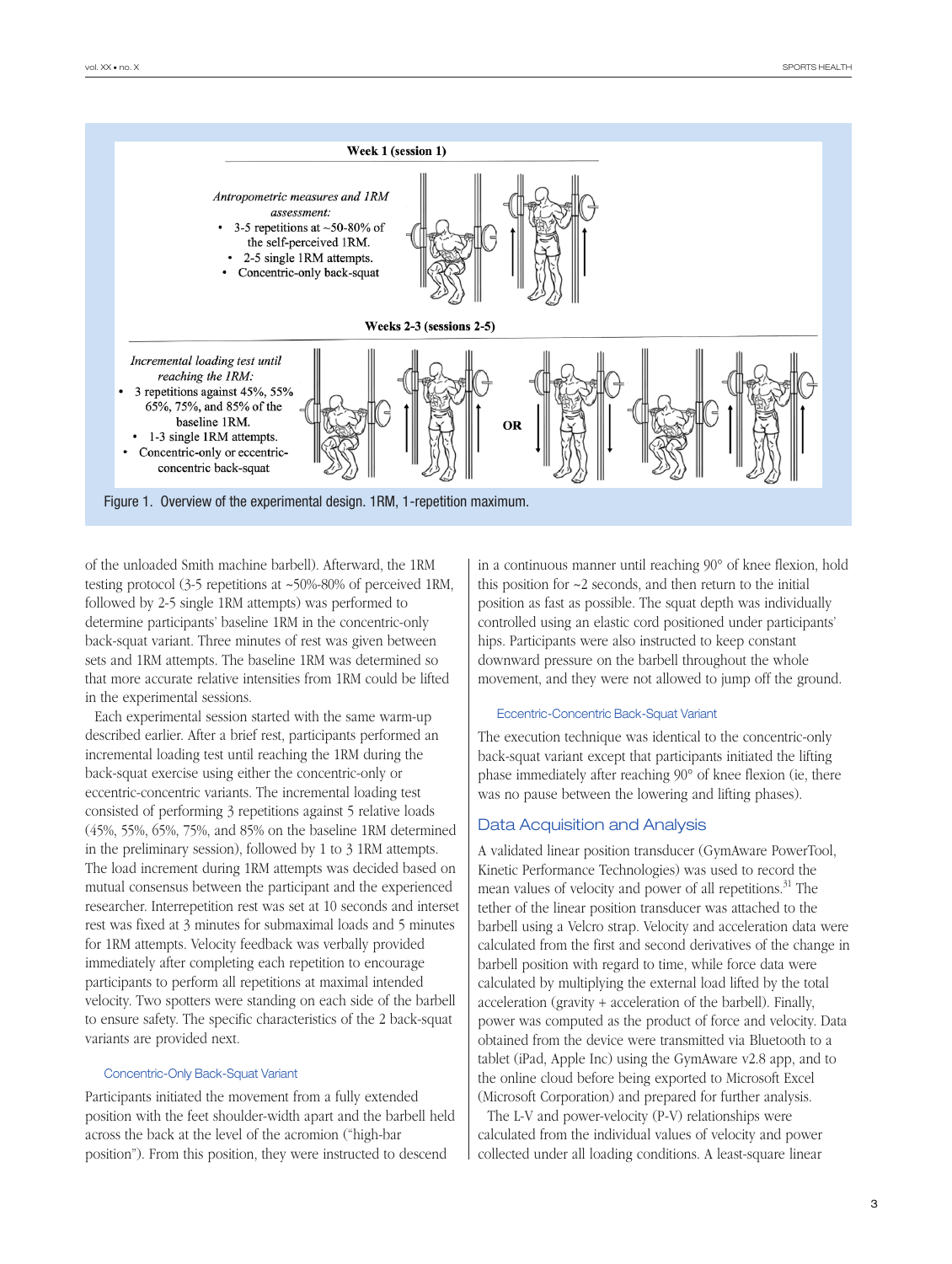

Figure 2. Representation of the 3 load-velocity relationship variables obtained by a representative participant during the back-squat exercise performed using the concentriconly (black circles) and eccentric-concentric (white circles) variants. The regression equation and Pearson's productmoment correlation coefficient (*r*) are depicted.  $A_{\text{line}}$ , area under the load-velocity relationship line;  $L_{\!{}_0},$  load-axis intercept;  $v_{\!_{0}}$ , velocity-axis intercept.

regression model  $(L[V] = L_0 - sV)$  was used to determine the L-V relationships, where  $L_0$  represents the load at zero velocity and  $s$ is the slope of the L-V relationship.<sup>12</sup> The maximal velocity capacity  $(v_0)$  and the area under the L-V relationship line  $(A_{\text{line}})$ were then calculated as follows:  $v_0 = L_0/s$  and  $A_{\text{line}} = L_0 \cdot v_0/2$  (see Figure 2 for further details). The highest (best) velocity as well as the average velocity of the 3 repetitions performed at each load were used for modeling the L-V relationships to examine whether selection of the repetitions affects the reliability of the L-V relationship parameters. The P-V relationships were obtained after applying a second-order polynomial regression model, where the apex corresponds to the maximum power (ie,  $P_{\text{max}}$ ).<sup>23</sup> Only the repetition with the highest velocity obtained at each load was used for modeling the P-V relationships. Therefore, 5 dependent variables were considered in the present study:  $L_0$ ,  $v_0$ , and  $A_{\text{line}}$  derived from the L-V relationship as well as 1RM and  $P_{\text{max}}$  commonly used to evaluate maximal force and power capacities, respectively.

#### Statistical Analyses

Descriptive data are presented as mean, SD, and range. The normal distribution of the data was confirmed by the Shapiro-Wilk test  $(P > 0.05)$ . The strength of the L-V and P-V relationships was examined through the Pearson's productmoment correlation coefficient (*r*). Paired samples *t*-tests and Cohen's *d* effect size (ES) were used to compare the magnitude of the differences between the variables derived from the L-V relationship  $(L_0, v_0, \text{ and } A_{\text{line}})$  from both testing sessions. The magnitude of the ES was interpreted as follows: trivial (<0.20), small (0.20-0.59), moderate (0.60-1.19), large (1.20-2.00), and

very large  $(>2.00)$ .<sup>9</sup> Between-session reliability was assessed by the coefficient of variation (CV% = standard error of measurement/participants' mean score  $\times$  100) and the intraclass correlation coefficient (ICC; model 3.1) with their corresponding 95% confidence intervals. The following criteria were used to determine acceptable (CV  $\leq$  10%, ICC  $\geq$  0.80) and high (CV  $\leq$ 5%, ICC  $\geq$  0.90) reliability.<sup>23</sup> The ratio between 2 CVs was used to compare the reliability between the 2 back-squat variants (concentric-only and eccentric-concentric) and 2 repetition criteria (best and average). The smallest important ratio between 2 CVs was considered to be higher than  $1.15^{23}$  Finally, the  $r$ coefficient was used to explore the concurrent validity of  $L_0$  and  $A_{\text{line}}$  with regard to 1RM and  $P_{\text{max}}$ , respectively. The criteria used to interpret the magnitude of the *r* coefficients were the following: trivial (0.00-0.09), small (0.10-0.29), moderate (0.30- 0.49), large (0.50-0.69), very large (0.70-0.89), nearly perfect  $(0.90-0.99)$ , and perfect  $(1.00)$ .<sup>9</sup> All reliability assessments were performed by means of a custom Microsoft Excel spreadsheet,<sup>9</sup> while other statistical analyses were performed using the statistical software (SPSS Version 22.0, IBM Corp). Alpha was set at 0.05.

### **RESULTS**

The strength of the L-V (*r* range = 0.90-1.00) and P-V (*r* range = 0.80-0.99) relationships ranged from very large to perfect during both variants of the back-squat exercise. Nonsignificant (*P* ≥ 0.23) and trivial (ES  $\leq$  0.07) differences were observed for  $L_0$ ,  $v_0$ and *A*line between both testing sessions. The between-session reliability was high for the  $A_{\text{line}}$  (CV range = 2.58%-4.37%; ICC range =  $0.98-0.99$ ) and generally acceptable for  $L_0$  (CV range = 5.25%-9.01%; ICC range = 0.77-0.91) and  $v_0$  (CV range = 5.08%-8.66%; ICC range = 0.45-0.72) (Table 1). Whether the highest or the average velocity of the 3 repetitions was included in the model did not meaningfully affect the reliability of the L-V relationship variables in 4 of 6 comparisons ( $CV<sub>ratio</sub>$  range = 1.03-1.13). However, the reliability was higher when the highest velocity was taken in the model in 2 of 6 comparisons compared with the average velocity ( $CV_{ratio}$  range = 1.15-1.37). The L-V relationship variables were always more reliable during the concentric-only back-squat variant compared with the eccentric-concentric back-squat variant ( $CV<sub>ratio</sub> range = 1.49$ -1.65) (Figure 3).

Very large correlations were observed between  $L_0$  and the 1RM strength ( $r_{\text{range}} = 0.87$ -0.88;  $P < 0.001$ ), while nearly perfect correlations were found between the  $A_{\text{line}}$  and  $P_{\text{max}}$  ( $r =$ 0.98-0.99; *P* < 0.001) (Figure 4).

#### **DISCUSSION**

This study was designed to evaluate the between-session reliability and concurrent validity of the L-V relationship variables  $(L_0, v_0, \text{ and } A_{\text{line}})$  obtained during 2 variants of the back-squat exercise. Supporting our first hypothesis, the L-V relationship variables were generally obtained with a high (*A*line) or acceptable  $(L_0$  and  $v_0$ ) between-session reliability. Our second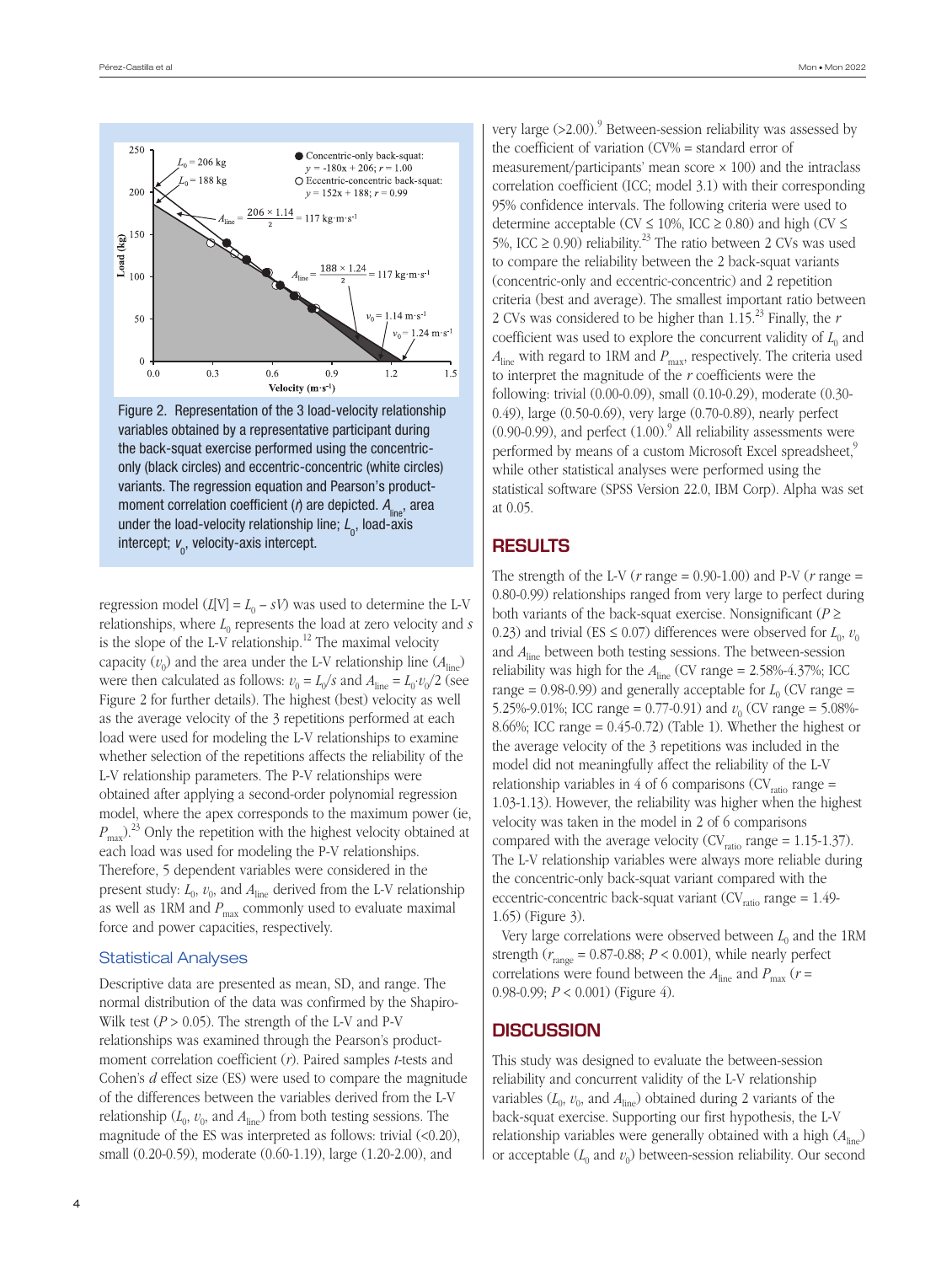| using the concentric-only and eccentric-concentric variants |                                |                                                                                                                                                                                                                                                                                                                                                                                                                                                 |                                         |                                         |                         |          |                    |                                                    |
|-------------------------------------------------------------|--------------------------------|-------------------------------------------------------------------------------------------------------------------------------------------------------------------------------------------------------------------------------------------------------------------------------------------------------------------------------------------------------------------------------------------------------------------------------------------------|-----------------------------------------|-----------------------------------------|-------------------------|----------|--------------------|----------------------------------------------------|
| L-V Relationship<br><b>Variables</b>                        | Repetition<br><b>Criterion</b> | <b>Back-Squat Variant</b>                                                                                                                                                                                                                                                                                                                                                                                                                       | (Mean $\pm$ SD)<br>Session <sub>1</sub> | (Mean $\pm$ SD)<br>Session <sub>2</sub> | $\overline{\mathbf{p}}$ | <b>留</b> | CV, % (95% CI)     | $\overline{\text{ICC}}$ (95% $\text{C1}\text{)}^a$ |
| $L_{0}$ (kg)                                                | Best score                     | Concentric-only                                                                                                                                                                                                                                                                                                                                                                                                                                 | $185 + 30$                              | $186 \pm 34$                            | 0.72                    | 0.03     | 5.25 (4.08, 7.36)  | 0.91(0.81, 0.96)                                   |
|                                                             |                                | Eccentric-concentric                                                                                                                                                                                                                                                                                                                                                                                                                            | $81 \pm 34$                             | $182 \pm 29$                            | 0.73                    | 0.05     | 7.82 (6.07, 10.96) | 0.81(0.61, 0.91)                                   |
|                                                             | Average score                  | Concentric-only                                                                                                                                                                                                                                                                                                                                                                                                                                 | $89 \pm 29$                             | $190 \pm 34$                            | 0.79                    | 0.03     | 5.47 (4.25, 7.67)  | 0.90(0.78, 0.96)                                   |
|                                                             |                                | Eccentric-concentric                                                                                                                                                                                                                                                                                                                                                                                                                            | $184 + 36$                              | $185 \pm 30$                            | 0.96                    | 0.01     | 9.01(7.00, 12.64)  | 0.77(0.53, 0.89)                                   |
| $v_{0}$ (m·s <sup>-1</sup> )                                | Best score                     | Concentric-only                                                                                                                                                                                                                                                                                                                                                                                                                                 | $1.14 \pm 0.12$                         | $1.14 \pm 0.09$                         | 0.68                    | $-0.07$  | 5.08 (3.95, 7.13)  | 0.71(0.44, 0.87)                                   |
|                                                             |                                | Eccentric-concentric                                                                                                                                                                                                                                                                                                                                                                                                                            | $1.21 \pm 0.15$                         | $1.21 \pm 0.11$                         | 0.98                    | 0.01     | 7.69 (5.98, 10.79) | 0.52(0.16, 0.76)                                   |
|                                                             | Average score                  | Concentric-only                                                                                                                                                                                                                                                                                                                                                                                                                                 | $1.08 \pm 0.12$                         | $1.08 \pm 0.10$                         | 0.89                    | $-0.02$  | 5.51 (4.28, 7.73)  | 0.72(0.45, 0.87)                                   |
|                                                             |                                | Eccentric-concentric                                                                                                                                                                                                                                                                                                                                                                                                                            | $1.15 \pm 0.15$                         | $1.16 \pm 0.11$                         | 0.74                    | 0.07     | 8.66 (6.73, 12.14) | 0.45(0.07, 0.72)                                   |
| $A_{\text{line}}$ (kg·m·s <sup>-1</sup> )                   | Best score                     | Concentric-only                                                                                                                                                                                                                                                                                                                                                                                                                                 | $106 \pm 23$                            | $106 \pm 22$                            | 0.77                    | $-0.01$  | 2.58 (2.01, 3.62)  | 0.99(0.97, 0.99)                                   |
|                                                             |                                | Eccentric-concentric                                                                                                                                                                                                                                                                                                                                                                                                                            | $109 + 26$                              | $111 \pm 24$                            | 0.34                    | 0.05     | 4.26 (3.31, 5.98)  | 0.97(0.93, 0.99)                                   |
|                                                             | Average score                  | Concentric-only                                                                                                                                                                                                                                                                                                                                                                                                                                 | $103 + 22$                              | $102 \pm 21$                            | 0.85                    | $-0.01$  | 3.53(2.74, 4.95)   | 0.98(0.94, 0.99)                                   |
|                                                             |                                | Eccentric-concentric                                                                                                                                                                                                                                                                                                                                                                                                                            | $106 + 25$                              | $107 \pm 23$                            | 0.23                    | 0.07     | 4.37 (3.40, 6.14)  | 0.97(0.93, 0.99)                                   |
|                                                             |                                | $A_{\rm inc}$ , area under the L-V relationship line; CV, coefficient of variation; ES, Cohen's <i>d</i> effect size ([session 2 – session 1]/SD both); ICC, intraclass correlation coefficient; L <sub>o</sub> , load-axis intercept; P, P-value o<br>through a paired-samples ⊁tests between sessions 1 and 2; <sub>t/</sub> , velocity-axis intercept.<br>"Boldfaced numbers indicate an unacceptable reilability (CV > 10%, or ICC < 0.80). |                                         |                                         |                         |          |                    |                                                    |

Table 1. Reliability of the variables derived from the load-velocity (L-V) relationship using the best and average scores of mean velocity during the back-squat exercise performed Table 1. Reliability of the variables derived from the load-velocity (L-V) relationship using the best and average scores of mean velocity during the back-squat exercise performed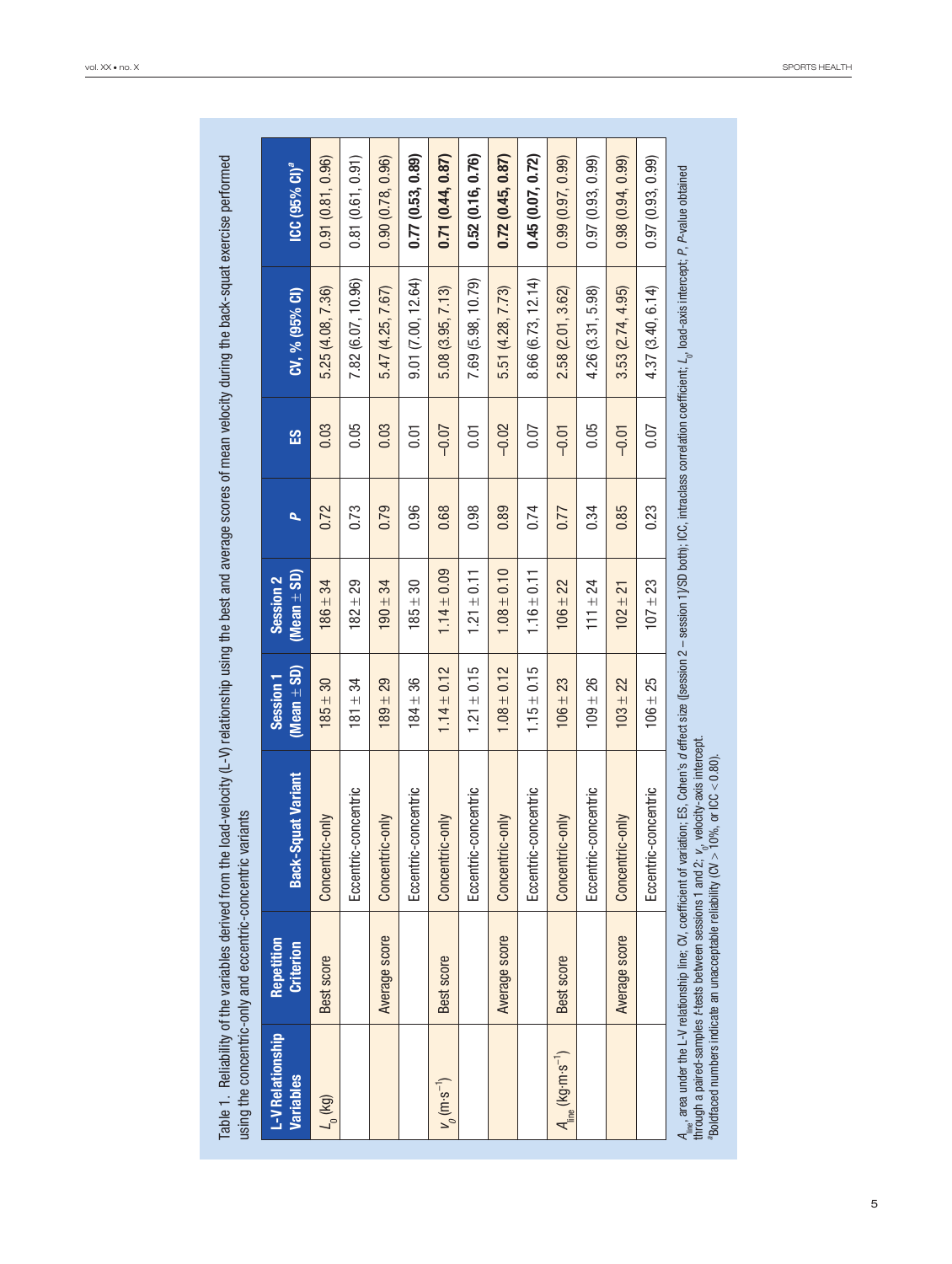

Figure 3. Reliability comparisons between the best (back bars) and average (white bars) scores and between the concentric-only and eccentric-concentric back-squat variants for the load-axis intercept (A), velocity-axis intercept (B), and area under the load-velocity (L-V) relationship line (C). Numbers depict the ratio between 2 coefficients of variation (CV $_{ratio}$  = higher value/lower value), while meaningful differences in reliability ( $CV_{ratio} > 1.15$ ) are indicated in boldface. The 2 back-squat variants were compared considering the best score as this criterion provided a comparable or higher reliability than the average score.

hypothesis was also confirmed since the L-V relationship variables reported very large  $(L_0$  vs 1RM strength) and nearly perfect ( $A_{\text{line}}$  vs  $P_{\text{max}}$ ) correlations with respect to the traditional tests commonly used to evaluate the maximal mechanical capacities of the muscles to produce force and power, respectively. Collectively, these results highlight that the L-V relationship is a reliable and valid procedure, which allows for a quick and simple assessment of the maximal capacities of the neuromuscular system to produce force, velocity, and power.

An indispensable asset of any physical test is the reliability of the measurement.<sup>9</sup> The results of the present study indicate that the between-session reliability was high for *A*line and acceptable for  $L_0$  and  $v_0$  during the 2 variants of the back-squat exercise. These reliability outcomes are remarkably better than those demonstrated by Iglesias-Soler et  $al<sup>11</sup>$  for the F-V relationship parameters obtained during the eccentric-concentric back-squat variant:  $F_0$  (CV = 5%; ICC = 0.93),  $v_0$  (CV = 14%; ICC = 0.72), and  $P_{\text{max}}$  (CV = 11%; ICC = 0.85). The lower reliability of the F-V relationship parameters observed by Iglesias-Soler et  $al<sup>11</sup>$  could be explained by the greater manipulation of the velocity-time data to obtain force values and the higher extrapolation from the experimental points to  $v_0$ <sup>6</sup>. This latter argument might be supported by the findings of the present study since trivial differences in reliability were observed between  $L_0$  and  $v_0$ , whereas studies<sup>3,6,11</sup> examining the reliability of the F-V relationship parameters during exercises performed against gravity (eg, vertical jumps and bench press) typically observed  $v_0$  with lower reliability than  $F_0$ . Therefore, the L-V relationship variables present 2 important advantages in comparison with the F-V relationship parameters: (1) they can be obtained with a higher reliability (especially  $v_0$ ) and (2) an estimation of force outputs is not necessary because only velocity outputs need to be recorded. However, it is worth noting that L-V relationship variables do not present a clear physiological meaning unlike the maximal mechanical capacities of the muscles to produce force, velocity, and power that can be determined through the modeling of the F-V relationship. $^{13}$ 

The determination of the individualized L-V relationship requires the assessment of the velocity at which 2 or more loads are lifted.<sup>22</sup> It is common that multiple  $(2-4)$  repetitions are performed with the same load, and later it should be decided whether the best (ie, highest) or the average velocity of the multiple repetitions will be used for modeling the L-V relationships.7,10,25,30 However, there is still no scientific consensus on the most appropriate approach (best vs average score) for the modeling the L-V relationship. $4,26$  Our findings show that the L-V relationship variables generally reported a comparable between-session reliability for both approaches (4 of 6 comparisons), but in 2 of 6 comparisons  $(L_0$  during the eccentric-concentric squat, and  $P_{\text{max}}$  during the concentric-only squat), the reliability was higher when the highest velocity was used for modeling purposes. These results are in line with the findings of Pérez-Castilla et  $al^{22}$  who found that the accuracy of the predicted 1RM was not affected by whether the single highest repetition or the average velocity of the multiple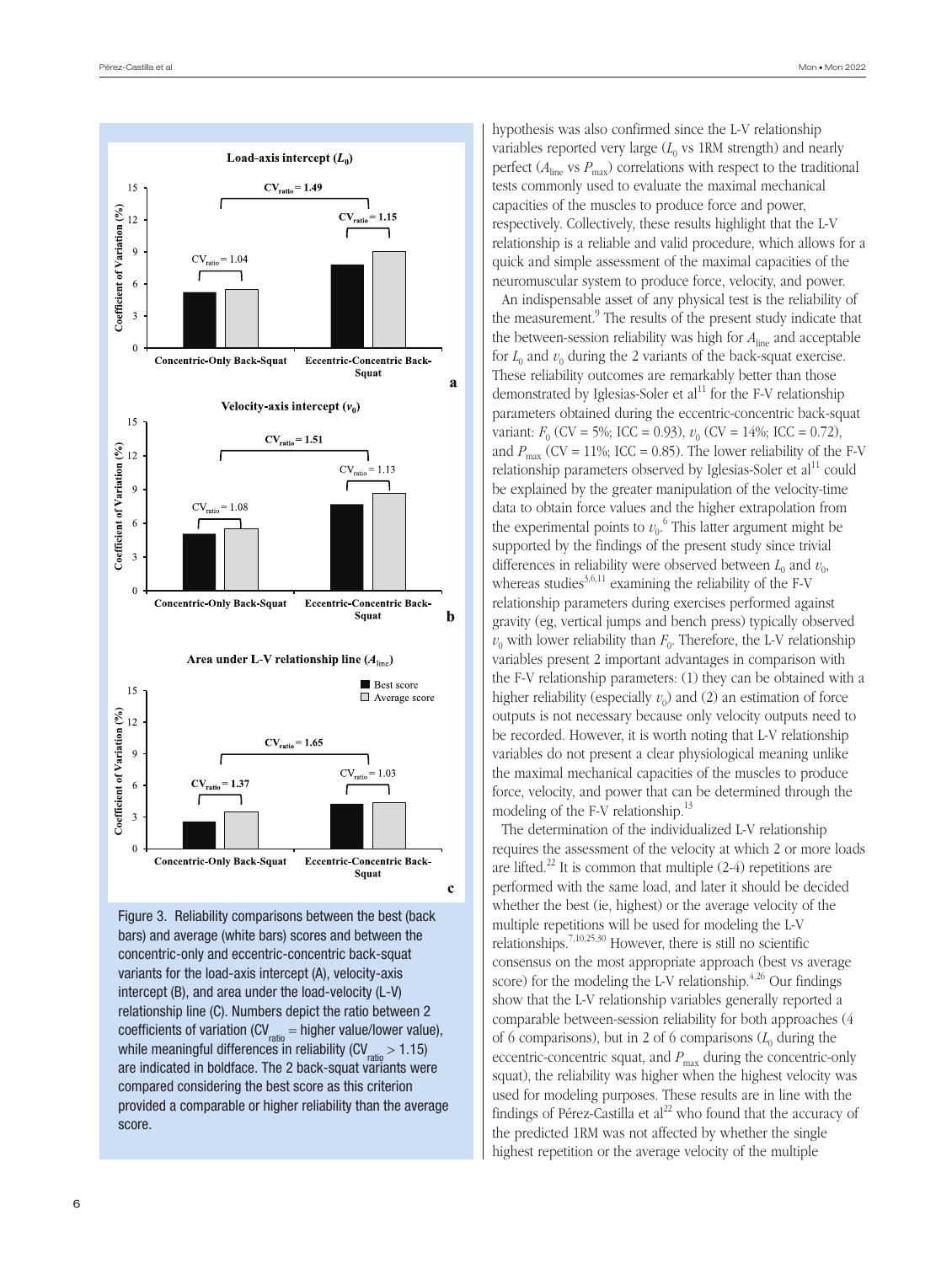



repetitions were used for establishing an individual L-V profile during the free-weight bench press exercise. The similarity between the results of the present study and that by Pérez-Castilla et  $al^{22}$  is probably caused by the low within-subject variability observed for the velocity outputs achieved against the multiple repetitions performed with the same absolute load (CV  $\leq$  7.2% and 6.6%, respectively). Hence, in lieu of the available evidence, it is plausible that variables obtained with a high reliability are not affected by whether the highest (ie, the best) or the average velocity of the repetitions are used for modeling purposes. The best repetition could be the preferred option

because it is expected to more closely represent the maximum performance of an individual. However, when the velocity outputs are obtained with a greater within-subjects variability (ie, lower reliability), average velocity of the repetitions might then be preferable instead.<sup>26</sup>

The back-squat is one of the exercises often used in the scientific literature to explore the characteristics of the L-V relationship.16,17,20,25 Previous research has examined the influence of the stretch-shortening cycle, $^{20,25}$  squat depth, $^{17}$  and bar position<sup>16</sup> on the L-V relationship. Furthermore, from a reliability standpoint, it has been shown that the concentric-only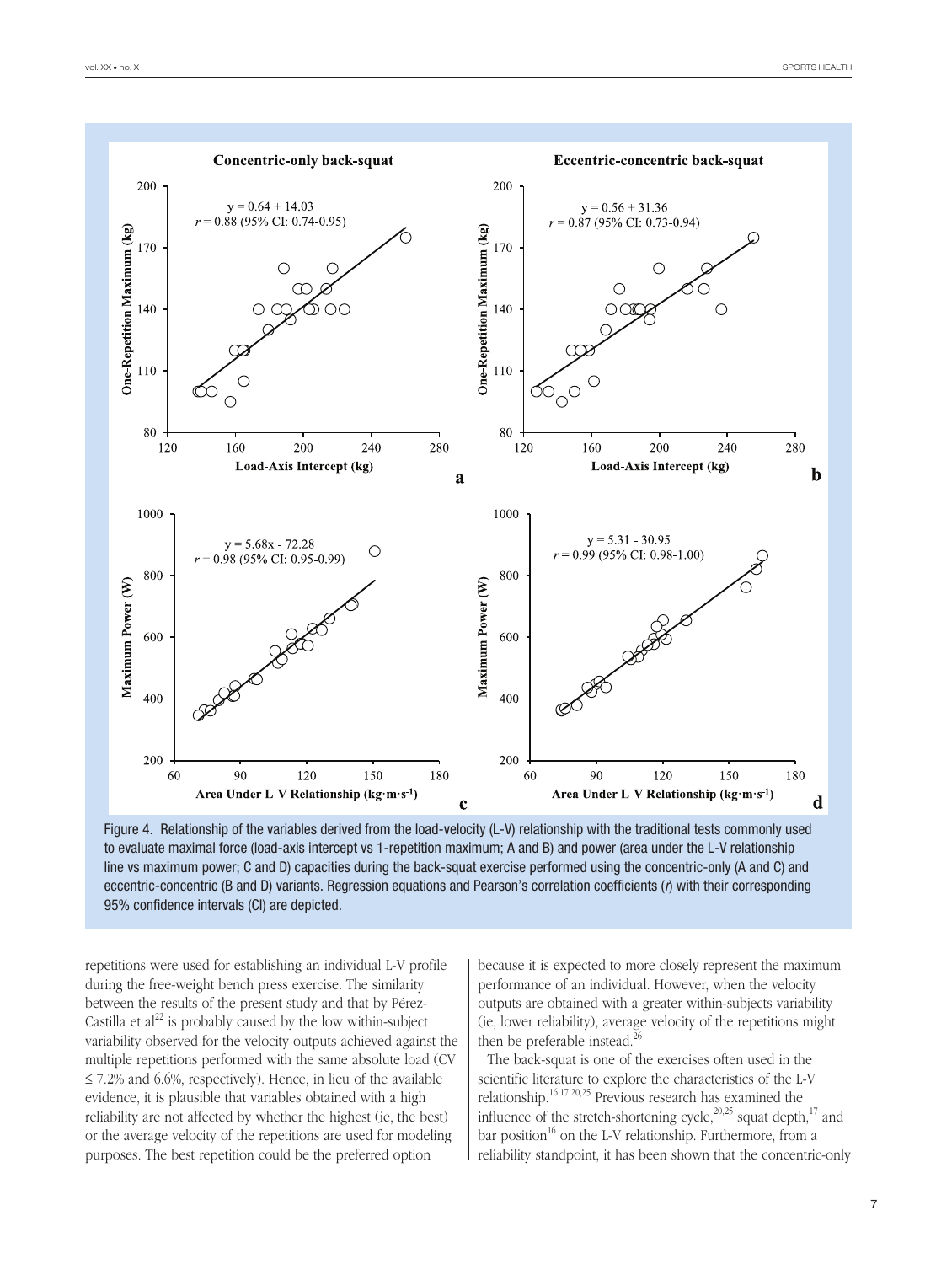back-squat variant provides more reliable velocity measurements across a wide range of relative loads (30%- 100%1RM) than the eccentric-concentric back-squat variant (CV: 2.9% vs  $4.1\%$ ).<sup>20</sup> In accordance with the study from Pallarés et al,<sup>20</sup> our results suggest that the 3 variables derived from the L-V relationship were always obtained with a greater reliability using the concentric-only back-squat variant compared with the eccentric-concentric back-squat variant. Importantly, these findings were similar despite that the instructions regarding the execution of the lowering phase during the eccentric-concentric back-squat variant differed between studies. More specifically, in the present study, participants were instructed to perform the lowering phase at a self-selected fast velocity, while in the study by Pallarés et al, $^{20}$  participants performed the lowering phase in a controlled manner guided by a metronome. Based on these results, the concentric-only back-squat variant could be recommended to obtain the L-V relationship variables with a greater reproducibility.

A pioneering study conducted by Jidovtseff et  $al<sup>14</sup>$  reported a high association between  $L_0$  and the 1RM in the bench press exercise ( $r \ge 0.96$ ). Therefore, it is not surprising that other research showed how the  $L_0$ , obtained by modeling the individual L-V relationship, allows for accurate estimations of the 1RM in other resistance training exercises such as prone row, overhead press, and the back-squat.<sup>10</sup> In line with the previous findings from Jidovtseff et al,<sup>14</sup> our findings confirm the high concurrent validity of  $L_0$  with regard to the 1RM during the 2 variants of the back-squat exercise. These results are also in agreement with previous studies<sup> $2,27$ </sup> that revealed moderateto-large correlations between the  $F_0$  obtained during squat jump and the back-squat 1RM. Furthermore, our results demonstrate for the first time that the  $A_{\text{line}}$  is nearly perfectly correlated with *P*max. This information is of utmost importance since *A*line could provide an indicator of the overall mechanical performance similar to the maximal power capacity that can be obtained by modeling the F-V relationship. Collectively, the present study adds evidence suggesting that the L-V relationship variables reported very large  $(L_0)$  and nearly perfect  $(A<sub>line</sub>)$  correlations with regard to the standard tests commonly used to evaluate the maximal mechanical capacities of the muscles to produce force and power, respectively. Therefore, the L-V relationship variables could be used as substitutes of traditional measures of maximal strength (1RM) and power  $(P_{\text{max}})$ .

Finally, several limitations of the present study need to be recognized. First, since athletes typically perform the back-squat exercise with free-weights, the use of a Smith machine—which restricts the movement of the barbell to the vertical direction may limit the ecological validity of our findings. However, it should be noted that machine-based exercises provide more reliable measures of movement velocity than free-weight exercises.18 Similarly, since the reliability and concurrent validity of the F-V relationship parameters seem to be exercise specific, $2,3,11$  the generalizability of our findings to other resistance training exercises may be limited. In this regard, future studies should examine the feasibility of the L-V

relationship variables to evaluate the maximal capacities in the free-weight back-squat variants and other multi-joint tasks (eg, jumps or pulling exercises). Second, the concurrent validity of  $v_0$ should be examined with regard to standard tests not performed against gravity (eg, horizontal squat jumps).<sup>28</sup> Finally, since lifting very heavy loads and performing repetitions against multiple loads is not always logistically possible during routine testing procedures, future studies should examine the optimal combination of loads that allows for accurate determination of the L-V relationship variables with minimal time and effort.

# **CONCLUSION**

The variables derived from the L-V relationship can be obtained with a high ( $A_{\text{line}}$ ) or acceptable ( $L_0$  and  $v_0$ ) between-session reliability, and with a high concurrent validity  $(L_0$  and  $A_{\text{line}})$ during the back-squat exercise performed using the concentriconly and eccentric-concentric variants. Although the outcomes of the L-V relationship may not present clear physiological meaning unlike the F-V relationship parameters, the assessment of the L-V relationship represents a quick, simple, and precise procedure to estimate the maximal force  $(L_0)$ , velocity  $(v_0)$ , and power  $(A<sub>line</sub>)$  capacities of the lower-body muscles for 2 main reasons: (1) force output does not need to be computed for modeling the relationships and (2) the extrapolation needed from the experimental points to  $v_0$  is reduced. Additionally, our findings revealed that whether the highest (ie, the best repetition) or the average velocity of the repetitions was used for modeling L-V relationship did not present a meaningful effect on the reliability of the L-V relationship parameters. However, the best repetition could still be a preferred option because it is expected to more closely represent the maximum performance of an individual. Finally, the concentric-only backsquat variant could be recommended for modeling the L-V relationship since the 3 L-V relationship parameters were obtained with a greater reliability compared with using the eccentric-concentric back-squat variant.

## **REFERENCES**

- 1. Cormie P, Mccaulley GO, Triplett NT, Mcbride JM. Optimal loading for maximal power output during lower-body resistance exercises. *Med Sci Sports Exerc*. 2007;39:340-349.
- 2. Cuk I, Markovic M, Nedeljkovic A, Ugarkovic D, Kukolj M, Jaric S. Force-velocity relationship of leg extensors obtained from loaded and unloaded vertical jumps. *Eur J Appl Physiol*. 2014;114:1703-1714.
- 3. Feeney D, Stanhope SJ, Kaminski TW, Machi A, Jaric S. Loaded vertical jumping: force-velocity relationship, work, and power. *J Appl Biomech*. 2016;32:120-127.
- 4. Garcia-Ramos A, Jaric S, García-Ramos A, Jaric S. Two-point method: a quick and fatigue-free procedure for assessment of muscle mechanical capacities and the one-repetition maximum. *Strength Cond J*. 2018;40:54-66.
- 5. García-Ramos A, Jaric S, Padial P, Feriche B. Force-velocity relationship of upper body muscles: traditional versus ballistic bench press. *J Appl Biomech*. 2016;32:178-185.
- 6. García-Ramos A, Pérez-Castilla A, Jaric S. Optimisation of applied loads when using the two-point method for assessing the force-velocity relationship during vertical jumps. *Sports Biomech*. 2018;20:274-289.
- 7. García-Ramos A, Suzovic D, Pérez-Castilla A. The load-velocity profiles of three upperbody pushing exercises in men and women. *Sports Biomech*. 2021;20:693-705.
- 8. Haff GG, Nimphius S. Training principles for power. *Strength Cond J*. 2012;34:2-12.